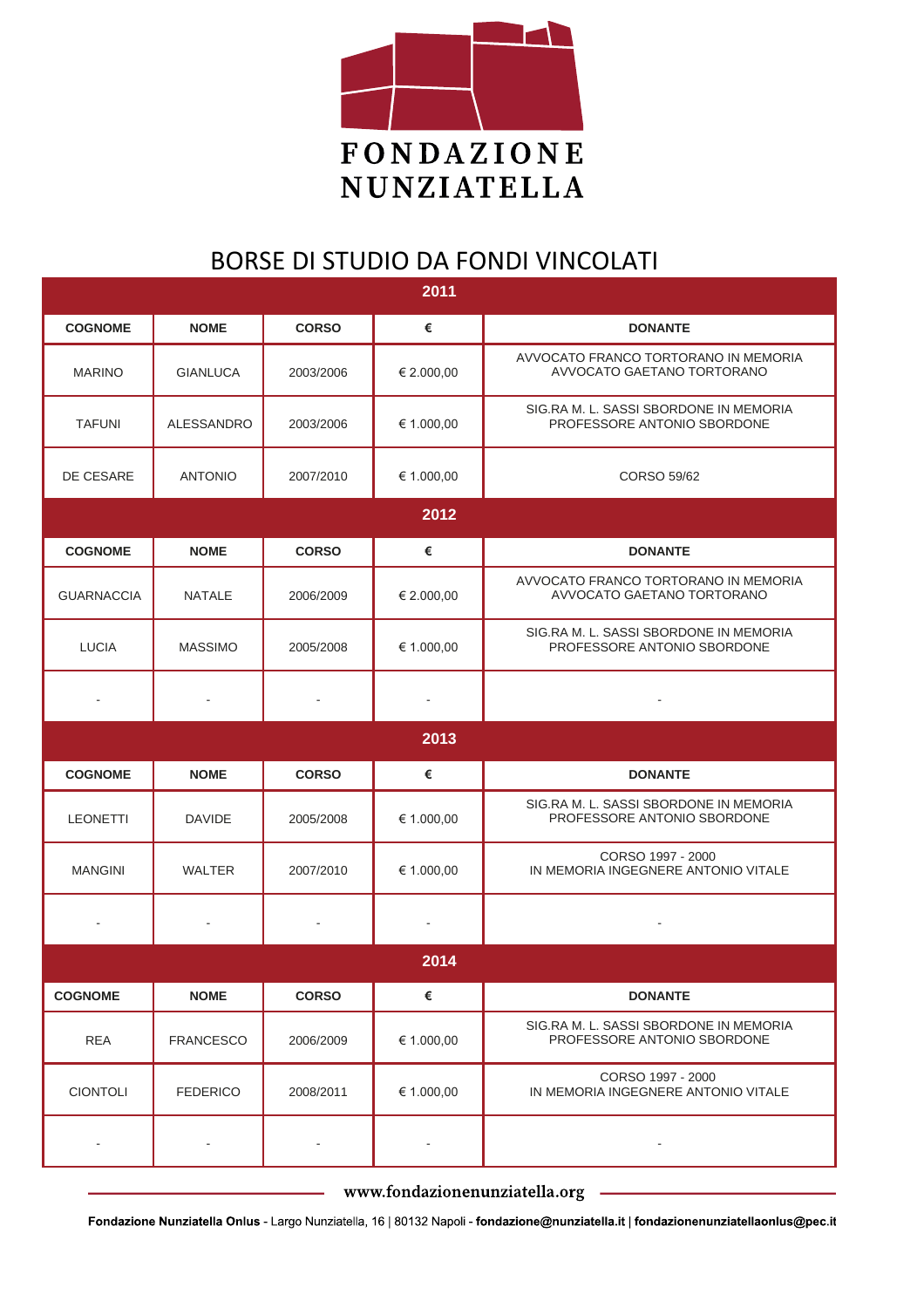

| 2015              |                                  |              |            |                                                                       |  |  |  |  |
|-------------------|----------------------------------|--------------|------------|-----------------------------------------------------------------------|--|--|--|--|
| <b>COGNOME</b>    | <b>NOME</b>                      | <b>CORSO</b> | €          | <b>DONANTE</b>                                                        |  |  |  |  |
| <b>COSENTINO</b>  | ANDREA                           | 2008/2011    | € 1.000,00 | SIG.RA M. L. SASSI SBORDONE IN MEMORIA<br>PROFESSORE ANTONIO SBORDONE |  |  |  |  |
| <b>TERZO</b>      | <b>TEODORO</b>                   | 2010/2013    | € 1.000,00 | CORSO 1997 - 2000<br>IN MEMORIA INGEGNERE ANTONIO VITALE              |  |  |  |  |
|                   |                                  |              |            |                                                                       |  |  |  |  |
| 2016              |                                  |              |            |                                                                       |  |  |  |  |
| <b>COGNOME</b>    | <b>NOME</b>                      | <b>CORSO</b> | €          | <b>DONANTE</b>                                                        |  |  |  |  |
| <b>SIENA</b>      | <b>MATTIA</b>                    | 2009/2012    | € 1.000,00 | SIG.RA M. L. SASSI SBORDONE IN MEMORIA<br>PROFESSORE ANTONIO SBORDONE |  |  |  |  |
| <b>CIMMINO</b>    | <b>ANDREA</b>                    | 2013/2016    | € 1.000,00 | CORSO 1997 - 2000<br>IN MEMORIA INGEGNERE ANTONIO VITALE              |  |  |  |  |
|                   |                                  |              |            |                                                                       |  |  |  |  |
|                   | 2017                             |              |            |                                                                       |  |  |  |  |
| <b>COGNOME</b>    | <b>NOME</b>                      | <b>CORSO</b> | €          | <b>DONANTE</b>                                                        |  |  |  |  |
| LA ROCCA          | <b>GIORGIA</b>                   | 2013/2016    | € 1.000,00 | SIG.RA M. L. SASSI SBORDONE IN MEMORIA<br>PROFESSORE ANTONIO SBORDONE |  |  |  |  |
| <b>APOLLONIA</b>  | <b>MARCO</b>                     | 2009/2012    | € 1.000,00 | CORSO 1997 - 2000<br>IN MEMORIA INGEGNERE ANTONIO VITALE              |  |  |  |  |
|                   |                                  |              |            |                                                                       |  |  |  |  |
| 2018              |                                  |              |            |                                                                       |  |  |  |  |
| <b>COGNOME</b>    | <b>NOME</b>                      | <b>CORSO</b> | €          | <b>DONANTE</b>                                                        |  |  |  |  |
| <b>PICCIRILLO</b> | <b>GIOVAN</b><br><b>BATTISTA</b> | 2011/2014    | € 1.000,00 | SIG.RA M. L. SASSI SBORDONE IN MEMORIA<br>PROFESSORE ANTONIO SBORDONE |  |  |  |  |
| <b>LOMBARDI</b>   | <b>IVAN</b>                      | 2014/2017    | € 1.000,00 | CORSO 1997 - 2000<br>IN MEMORIA INGEGNERE ANTONIO VITALE              |  |  |  |  |
|                   |                                  |              |            |                                                                       |  |  |  |  |

www.fondazionenunziatella.org

÷,

Fondazione Nunziatella Onlus - Largo Nunziatella, 16 | 80132 Napoli - fondazione@nunziatella.it | fondazionenunziatellaonlus@pec.it